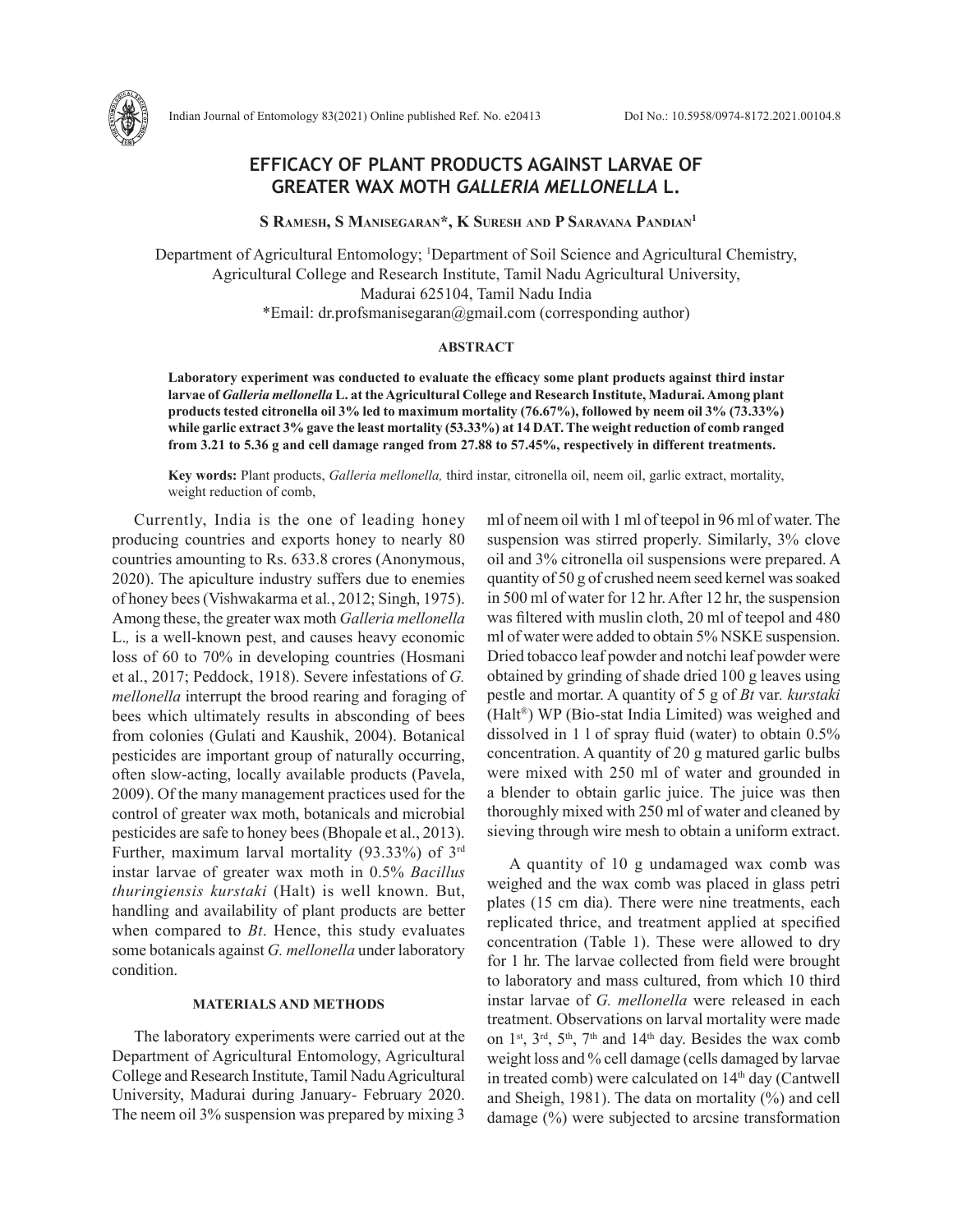|                                    | Mortality $(\%)$ |                   |                         |                         |                          |                         | Weight                  | Cell                     |
|------------------------------------|------------------|-------------------|-------------------------|-------------------------|--------------------------|-------------------------|-------------------------|--------------------------|
| Treatments                         | 1 DAT            | 3 DAT             | 5 DAT                   | 7 DAT                   | 14 DAT                   | Mean<br>mortality       | reduction of<br>comb(g) | damage of<br>comb $(\%)$ |
| T1- Neem oil 3%                    | $0.00*$          | 23.33             | 40.00                   | 56.67                   | 73.33                    | 38.67                   | 3.64                    | 33.80                    |
|                                    | $(0.33\#)^{b}$   | $(28.87)^{bc}$    | $(39.22)^{bc}$          | $(48.81)$ <sup>bc</sup> | $(58.89)$ <sup>abc</sup> | $(38.43)$ <sup>bc</sup> | $(1.91\#)^c$            | $(36.95)^{\circ}$        |
| T <sub>2</sub> - Citronella oil 3% | 0.00             | 26.67             | 46.67                   | 63.33                   | 76.67                    | 42.67                   | 3.21                    | 27.88                    |
|                                    | $(0.33)^{b}$     | $(31.08)^{b}$     | $(43.07)^{b}$           | $(52.71)^{b}$           | $(61.09)$ <sup>ab</sup>  | $(40.77)^{b}$           | $(1.79)^{b}$            | $(31.51)^{b}$            |
| $T3 -$ Clove oil $3\%$             | 0.00             | 20.00             | 33.33                   | 53.33                   | 66.67                    | 34.67                   | 3.84                    | 36.98                    |
|                                    | $(0.33)^{b}$     | $(26.55)^{bc}$    | $(35.25)$ <sup>cd</sup> | $(46.89)^c$             | $(54.71)^{cde}$          | $(36.06)$ <sup>cd</sup> | $(1.96)^d$              | $(38.85)^c$              |
| T4 – Notchi leaf powder 3g         | 0.00             | 16.67             | 26.67                   | 43.33                   | 63.33                    | 29.33                   | 3.67                    | 40.79                    |
|                                    | $(0.33)^{b}$     | $(24.09)^{\circ}$ | $(31.08)^e$             | $(41.15)^d$             | $(52.71)^{de}$           | $(32.78)^e$             | $(1.92)^{cd}$           | $(38.34)^c$              |
| T5-Tobacco leaf powder 3g          | 0.00             | 20.00             | 30.00                   | 43.33                   | 60.00                    | 30.67                   | 4.16                    | 42.72                    |
|                                    | $(0.33)^{b}$     | $(26.55)^{bc}$    | $(33.20)$ <sup>de</sup> | $(41.15)^d$             | $(50.75)$ <sup>ef</sup>  | $(33.61)$ <sup>de</sup> | $(2.04)^e$              | $(39.15)^d$              |
| T6- Garlic extract 4%              | 0.00             | 16.67             | 26.67                   | 40.00                   | 53.33                    | 28.00                   | 5.36                    | 57.45                    |
|                                    | $(0.33)^{b}$     | $(24.09)^{\circ}$ | $(31.08)^e$             | $(39.22)^{d}$           | $(46.89)^{f}$            | $(31.94)$ <sup>e</sup>  | $(2.32)^{f}$            | $(49.60)$ <sup>e</sup>   |
| <b>T7- NSKE 5%</b>                 | 0.00             | 20.00             | 36.67                   | 56.67                   | 70.00                    | 36.67                   | 3.79                    | 36.00                    |
|                                    | $(0.33)^{b}$     | $(26.55)^{bc}$    | $(37.25)$ <sup>cd</sup> | $(48.81)^{bc}$          | $(56.77)^{bcd}$          | $(37.25)^{\circ}$       | $(1.95)$ <sup>cd</sup>  | $(36.37)^{\circ}$        |
| $T8 - Bacillus$ thuringiensis      | 10.00            | 36.67             | 73.33                   | 80.00                   | 80.00                    | 56.00                   | 2.61                    | 77.00                    |
| (Halt) 0.5% (standard check)       | $(18.43)^{a}$    | $(37.25)^{a}$     | $(58.89)^{a}$           | $(63.41)^{a}$           | $(63.41)^{a}$            | $(48.43)^{a}$           | $(1.62)^{a}$            | $(62.00)^{a}$            |
| $T9 - Control (water)$             | 0.00             | 0.00              | 0.00                    | 0.00                    | 0.00                     | 0.00                    | 8.07                    | 74.30                    |
|                                    | $(0.33)^{b}$     | $(0.33)^d$        | $(0.33)$ <sup>f</sup>   | $(0.33)^{e}$            | $(0.33)^{g}$             | $(0.33)$ <sup>f</sup>   | $(2.84)^{g}$            | $(57.82)^{f}$            |
| S.Ed                               | 3.62             | 2.51              | 2.42                    | 2.04                    | 2.71                     | 1.20                    | 0.02                    | 0.19                     |
| C.D (0.05)                         | 7.60             | 5.29              | 5.09                    | 4.29                    | 5.70                     | 2.52                    | 0.04                    | 0.39                     |

Table 1. Efficacy of plant products against *G. mellonella* (larva)

\*Mean of three replications; # Mortality (%) and cell damage (%) arcsine transformed value; Weight reduction of comb values square root transformed; Mean values followed by same alphabet not significantly different  $(p< 0.05)$ ; DAT- Days after treatment.

whereas, wax comb weight loss was subjected to square root transformation before ANOVA using AGRES statistical package, to differentiate means based on Least Significant Difference (LSD) at p= 0.05.

## **RESULTS AND DISCUSSION**

Table 1 reveals that there are significant differences in mortality of *G. mellonella* larvae and it was maximum at  $14<sup>th</sup>$  days after treatment (DAT) ranging from 53.33 to 76.67%; citronella oil 3% resulted maximum mortality (42.67%), while the least mortality was observed in garlic 4% extract (28.00%). Neem oil 3% ranked next with mean mortality (38.67%) which was on par with NSKE 5% (36.67%). In standard check the mean mortality was 56.00%. There exists significant differences in weight reduction in comb, % cell damage and % mortality. Citronella oil 3% led to the least weight reduction in comb (3.21 g) and cell damage (27.88%), with maximum larval mortality (76.67%) at 14 DAT. Garlic extract 4% exhibited maximum weight reduction in comb (5.36g) and cell damage (57.45%), with least mortality (53.33%). The standard check, *Bt* stood first in efficacy compared to all plant products. The present findings on the efficacy of citronella oil 3% and neem oil 3% against third instar larvae are in accordance with the earlier reports of several authors. Mandal and Vishwakarma (2018) reported maximum mortality of greater wax moth in citronella oil 3% (83.3%). Bhopale et al. (2013) observed that that neem oil 3% caused 70% mortality to third instar of *G. mellonella*. Laboratory studies revealed that neem seed extract showed high mortality on third instar larvae (Surendra et al., 2010). Basedow et al. (2012) observed retarded growth and death of larvae and pupae of *G. mellonella* occurred when the bee comb was treated with Neem Azal T/S.

#### **REFERENCES**

- Anonymous. 2020. Annual report for India`s overall export. Directorate General of Commercial Intelligence and Statistics.
- Basedow T, El Shafie H A F, Abo-El-Soad M M, Al Ajlan A M. 2012. Evaluation of *Bacillus thuringensis aizawai* and Neem for controlling the larvae of the greater wax moth, *Galleria mellonella* (Lepidoptera: Pyralidae). International Journal of Agriculture and Biology 14: 629-632.
- Bhopale S P, Narasa reddy G, Shinde S R Chopade M B. 2013. Effect of botanicals and microbial pesticides for management of wax moth (*Galleria mellonella* L.) under stored condition. Journal of Biological Control 27(4): 343-349.
- Cantwel G E, Shieh T A. 1981. Certan- A new bacterial insecticide against greater wax moth, *Galleria mellonella* L. American Bee Journal 121: 424-426, 430-431.

Hosmani V, Hanumantha Swamy B C, Kattimani K N, Kalibavi C M.